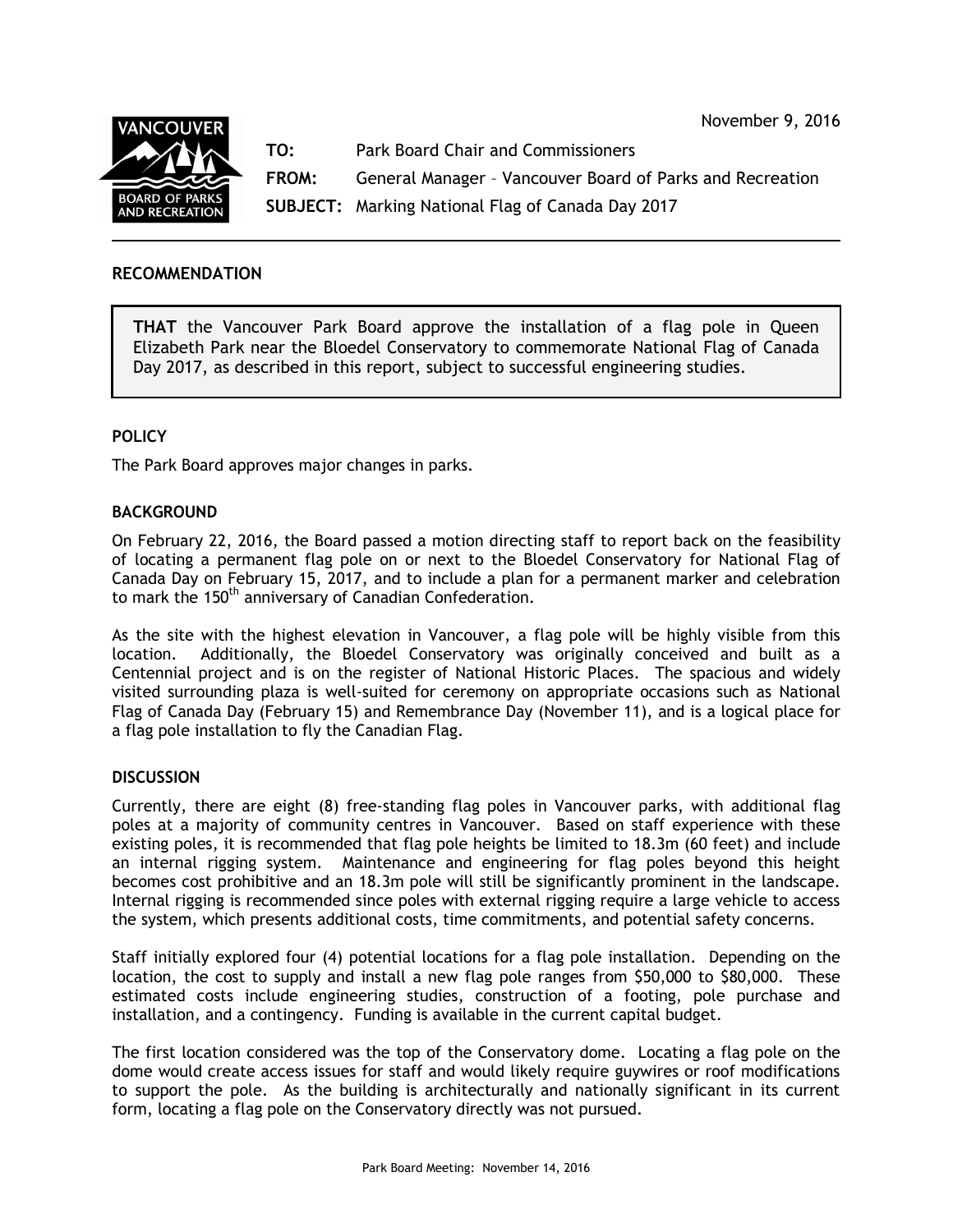

Staff then explored three (3) location options in the plaza surrounding the Conservatory, as illustrated below.

**Figure 1: Potential QE Park Flag Pole Locations**

*Option A*: an underutilized area between the upper plaza fountain and the entrance to the

Conservatory surrounded by a large staircase which provides an opportunity for staging during ceremonies; the stairs in this location create a further sense of height over the lower plaza and the space is accessible from the parking lot. The estimated cost of Option A is \$50,000.





**Figure 2a: Option A - Existing Figure 2b: Option A - Proposed**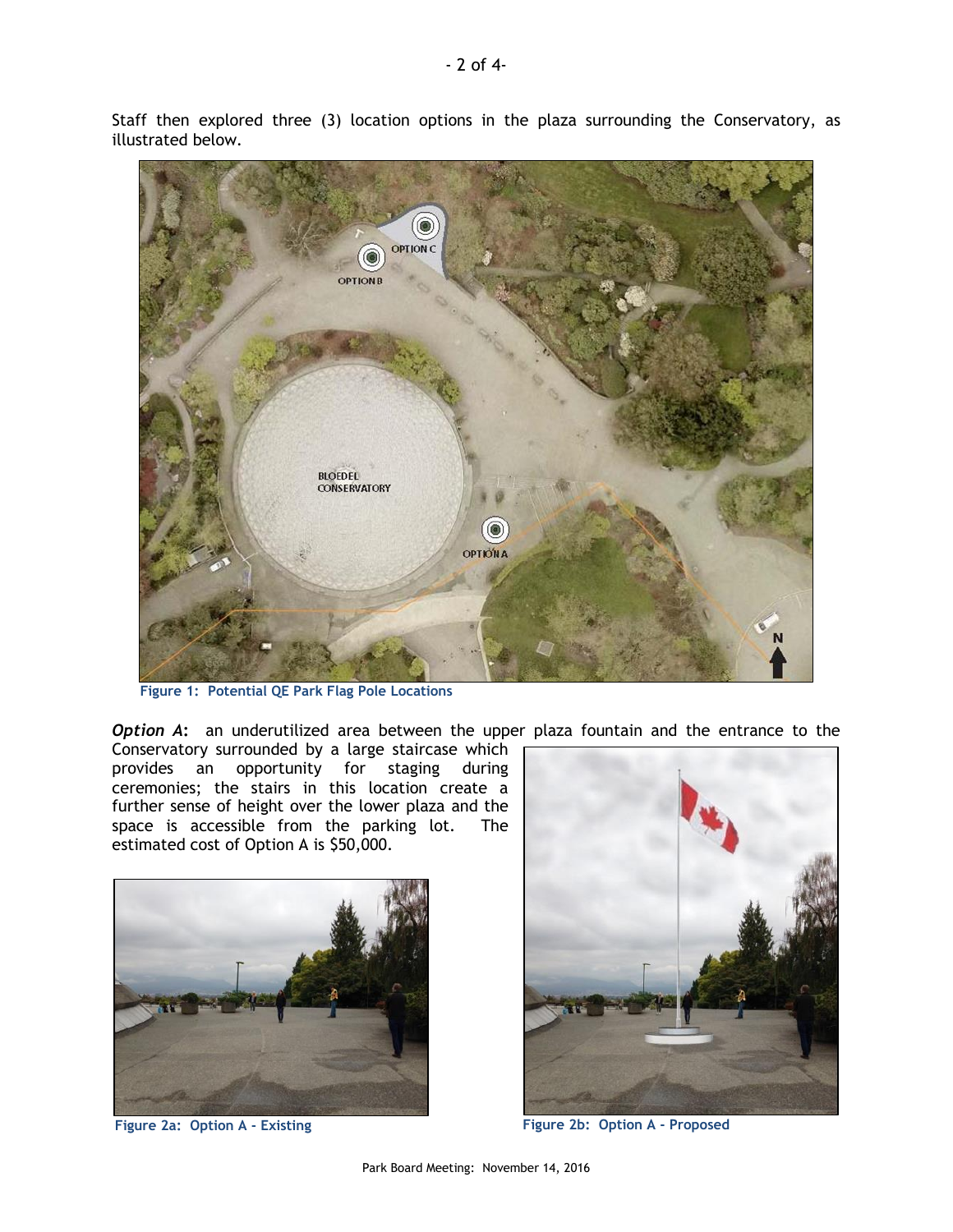**Option B:** replace one existing memorial bench (that could be relocated) on the main plaza;

location is visually prominent and accessible, but adjacent benches and walls limit gathering space potential. The estimated cost of Option B is \$50,000.



**Figure 3a: Option B - Existing**



**Figure 3b: Option B - Proposed**

**Option C:** a retaining wall and walk-out from the existing plaza would be created to form a viewing platform; this option would not impact the plaza directly, but would require a new wall requiring geotechnical review. The estimated cost of Option C is \$80,000.



Figure 4a: Option C - Existing



Figure 4b: Option C - Proposed

Of the three proposed options, Option A is the approach preferred and recommended by staff. Option A will not involve substantial changes to any existing park features, is accessible for the public and staff, and creates a focal point in an underutilized area.

Staff further recommend creating a concrete plinth around the base of the flag pole to give the pole more presence and to create a surface for the mounting of a commemorative plaque. This approach may also reduce the extent of excavation necessary for a buried footing, saving costs and potential construction complications.

There is some uncertainty about the geotechnical and structural needs for the pole. As such, upon Board approval, staff will proceed with detailed site investigations for Option A. Should Option A not be feasible, staff would proceed with Option B as the alternate location.